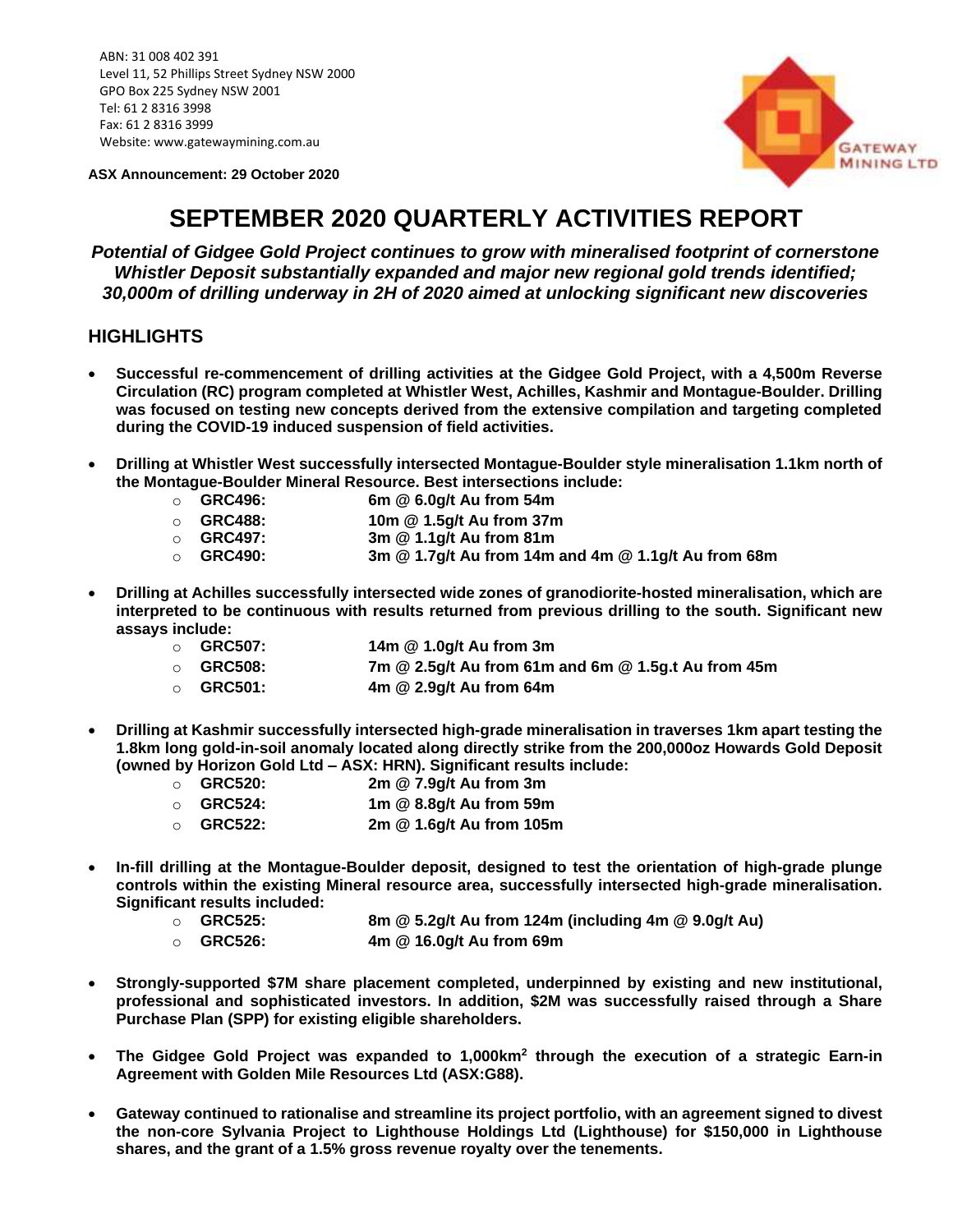## **GIDGEE GOLD PROJECT, WA (GML: 100%)**

Gateway embarked on a major new exploration program aimed at unlocking the potential of the Gidgee Gold Project during the quarter, with over 30,000m air-core and Reverse Circulation drilling planned in the second half of the year.

An initial 4,500m RC program was completed during the quarter, together with an expanded soil geochemical sampling program. This RC program was followed by commencement of a major 15,000m air-core program, which was ongoing at the Quarter-end. RC drilling has also since resumed at Gidgee.

The Company has also significantly expanded its land position at Gidgee with the signing of an Earn-in Agreement with Golden Mile Resource Ltd for two leases (E57/1039 and E57/1040) covering an area of over 400km<sup>2</sup> in the west of the Gidgee Greenstone Belt.



**Figure (1): Gidgee Gold Project Location Plan** 

## **Montague Granodiorite – Surface Geochemical Sampling**

During the Quarter, Gateway reported results from an extended soil geochemical sampling program covering the northern half of the Montague Granodiorite System. This program followed on from the initial results in the southern half of the Montague Granodiorite system (see ASX release 13 May 2020). This sampling pattern now covers the entirety of the Montague Granodiorite system within Gateway's tenure, as well as to the north and east to cover prospective horizons within the older units of the Gum Creek Greenstone Belt. The results of this sampling program have highlighted a series of exciting anomalies, which provide significant new targets for follow-up exploration (Figure 2).

A total of 3,996 samples were collected on a nominal 200m x 50m grid, which was widened in parts away from the main Ganodiorite system to 400m x 50m. When combined with the program reported in May 2020, a total of 5,708 samples have now been collected across the entire Montague Dome.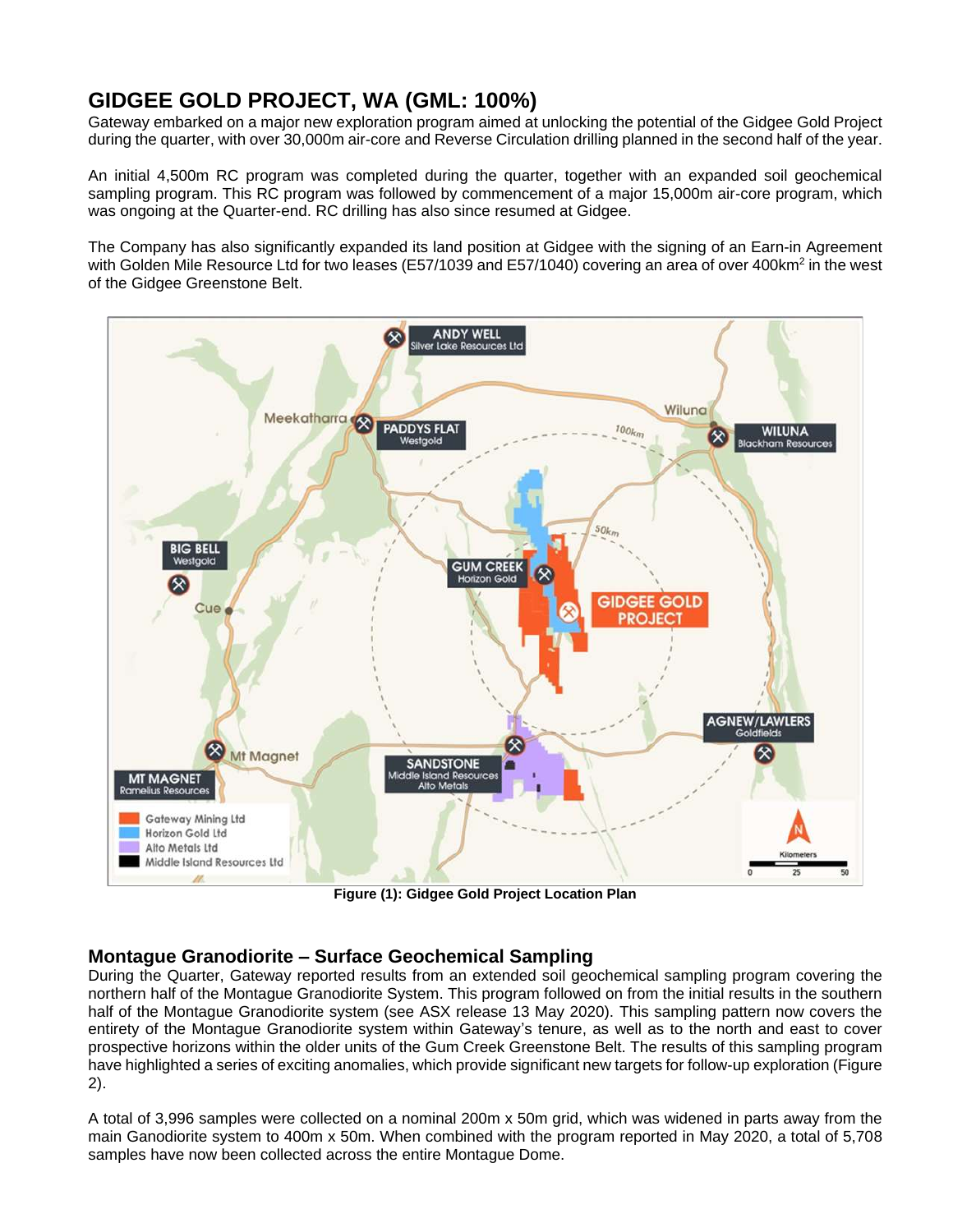Full details of all anomalies are included in the ASX release dated 18 August 2020. However, highlights of the sampling results include (Figure 2):

- **Anomaly A** Hangingwall Shear hosted target, west of the Montague Boulder pit and north-west contact zone. This anomaly is approximately 3,000m x 400m in size, corresponding to interpreted shear zones within the mafic volcanics. Several shallow shafts known as "The Plymouth" exist, with the only drill testing via RAB drilling methods generally proximal to the workings.
- **Anomaly C** Proximal Mafic Shear Zone target on the north-west contact of the Montague Granodiorite system. Defined mineralisation exists at the Montague Boulder pit, but a strong consistent anomaly has been returned along the 2.3km strike from the northern tip of the intrusion south toward the Caledonian NE pit. Outside of the Montague Boulder Resource area, drilling has largely been ineffective shallow RAB, not penetrating the basalt sequence.
- **Anomaly D** Granodiorite Hosted Stockwork target around and to the south of the structural system that hosts mineralisation at Achilles. This anomaly indicates extensive mineralisation potential within a large area of the granodiorite unit over approximately 2,200m x 1,300m. It includes the previously defined "Crosswind" anomaly, which is now interpreted to be part of a much larger system. The centre of this anomaly has been subdued due to a transported overburden unit, which has generated a north-east trending negative anomaly. The target area was only previously subjected to broad very-shallow RAB drilling and localised deeper testing by sporadic RC drilling, with several significant intersections returned from the Airport and Airport West prospects. This area will be the target of upcoming systematic air-core drilling.
- **Anomaly M** Lower Sequence Hosted Lode target located around the historic Montague Monarch group of workings. An extensive +4,800m x 500m anomaly associated with a demagnetized zone in the gabbro intrusive complex at the contact with a mafic volcanic sequence and numerous thin granodiorite dykes. The only previous exploration consists of four RC holes drilled directly beneath the workings by Herald Resources Ltd in the 1980's. No exploration has been carried out along strike. The anomaly is completely open to the south out of the existing soil sampling grid.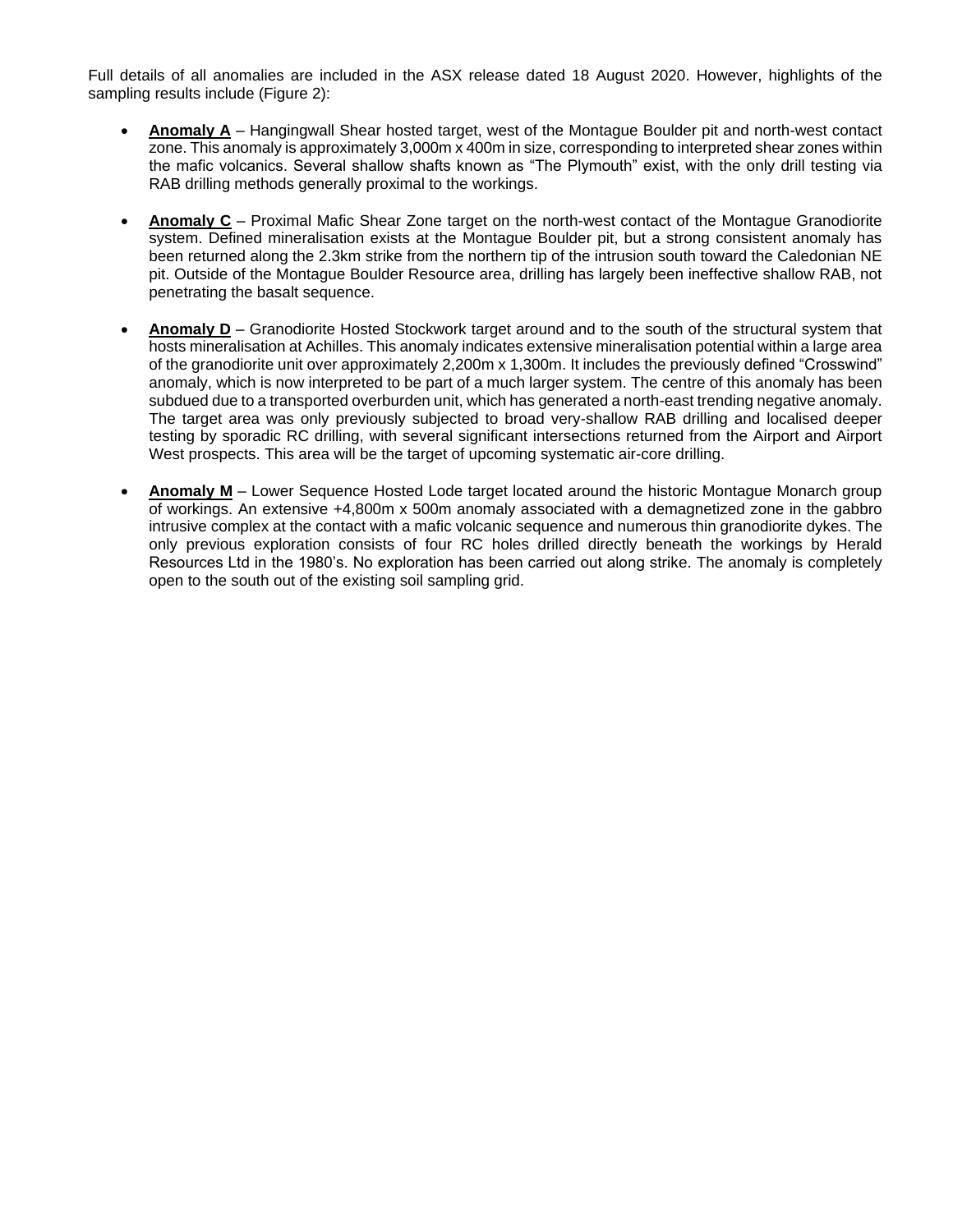

**Figure (2): Plan of Geochemical Survey and Location of Anomalies**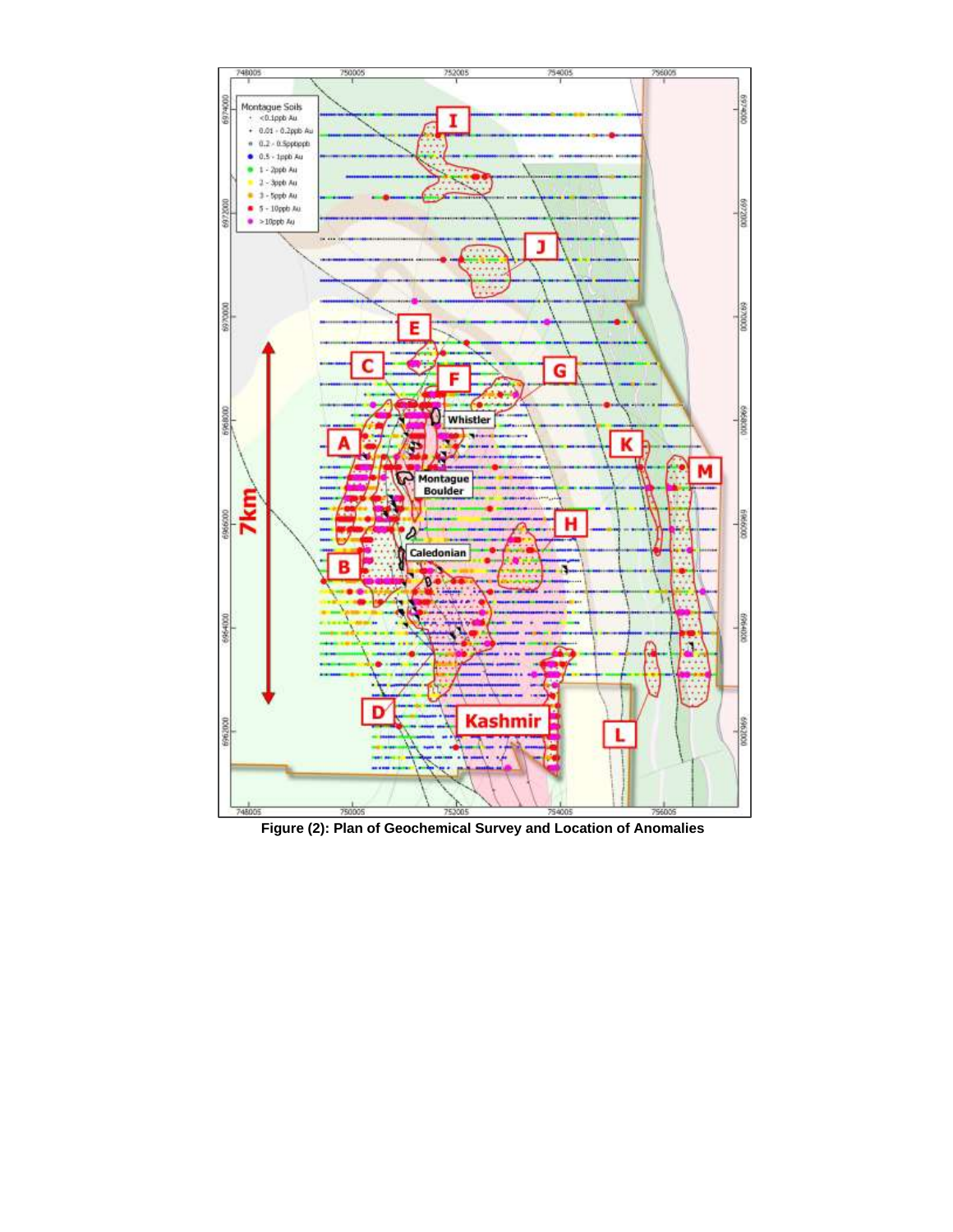## **Reverse Circulation Drilling**

During the Quarter, Gateway commenced a Reverse Circulation (**RC**) drilling program at the Gidgee Gold Project, with approximately 4,500m of drilling completed. Drilling was successful in testing several new conceptual prospects, generated from the recent geological data compilation and targeting program. Several significant results from this drilling were released during the Quarter.

### **Whistler West RC Traverse**

During the quarter, significant intersections were reported from drilling of the Whistler West RC traverse, 1.1km north along strike from the 120,000oz Montague-Boulder Inferred Mineral Resource. The Whistler West area had been identified as being highly prospective by Gateway's recent structural and geological interpretation, which highlighted that the Boulder structure within the Montague-Boulder pit appeared to continue along the entirety of the margin of the granodiorite, and had only been historically tested by shallow RAB and air-core drilling, which was largely ineffective due to shallow depth penetration. The prospectivity of this area was also enhanced by the recently completed soil geochemical sampling program detailed above, which defined several coherent gold anomalies along the north-western contact margin.

The drilling consisted of a single RC traverse of 40m spaced holes across the northern extent of the Montague Dome, with 15 holes drilled for 1,262m (Figures 3 and 4). This traverse aimed to test two different styles of mineralisation. The first is high-grade mafic shear-hosted mineralisation adjacent to the granodiorite contact – the same as that in the Boulder lode at the Montague-Boulder deposit. The second is granodiorite-hosted "stockwork" mineralisation similar to that at the Whistler Gold Deposit.

Full results were reported in the ASX release dated 1 September 2020. Significant intersections returned include:

- o **GRC496: 6m @ 6.0g/t Au from 54m** o **GRC488: 10m @ 1.5g/t Au from 37m**
- o **GRC497: 3m @ 1.1g/t Au from 81m**
- o **GRC490: 3m @ 1.7g/t Au from 14m and 4m @ 1.1g/t Au from 68m**

These drilling results highlight that there is approximately 1.6km of effectively untested strike of this structural corridor between the Montague-Boulder Resource and the Armada Prospect to the north (Figure 3).

In each position that has been drilled deeper than the historical shallow RAB and air-core drilling, significant mineralisation has been intersected. These results are highly encouraging for the continued exploration of the Montague Dome for significant new gold discoveries. They represent the first systematic test of the granodiorite margin away from areas of historical mining activity and build on the understanding of the controls on mineralisation that Gateway has developed over the past 18 months.

In addition, soil geochemistry completed in this area (see above) has highlighted several new positions of potential mineralisation, which is consistent with Gateway's exploration model and supports the belief that the Montague Dome is a large gold mineralised system, with clear potential to host a major gold deposit. Following this positive result, systematic testing of the entirety of this north-western contact margin using RC drilling has commenced and is ongoing at the Quarter-end.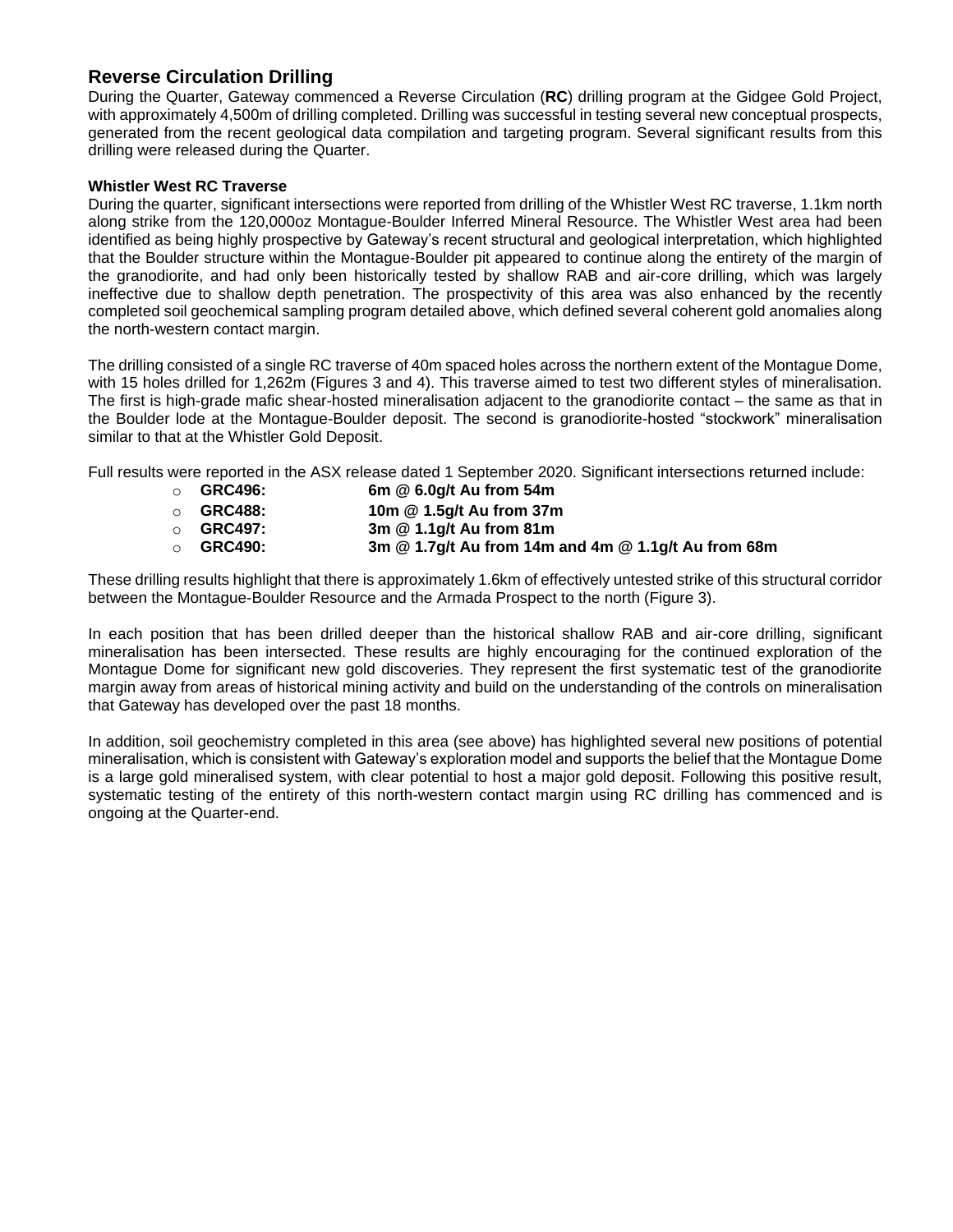

**Figure (3): Whistler West RC Traverse and previous drilling greater than 50m depth, with maximum down-hole Gold results. Note the 1.1km between the traverse and the Montague-Boulder Resource area.** 



**Figure (4): Whistler West RC traverse cross-section 6,968,050mN.**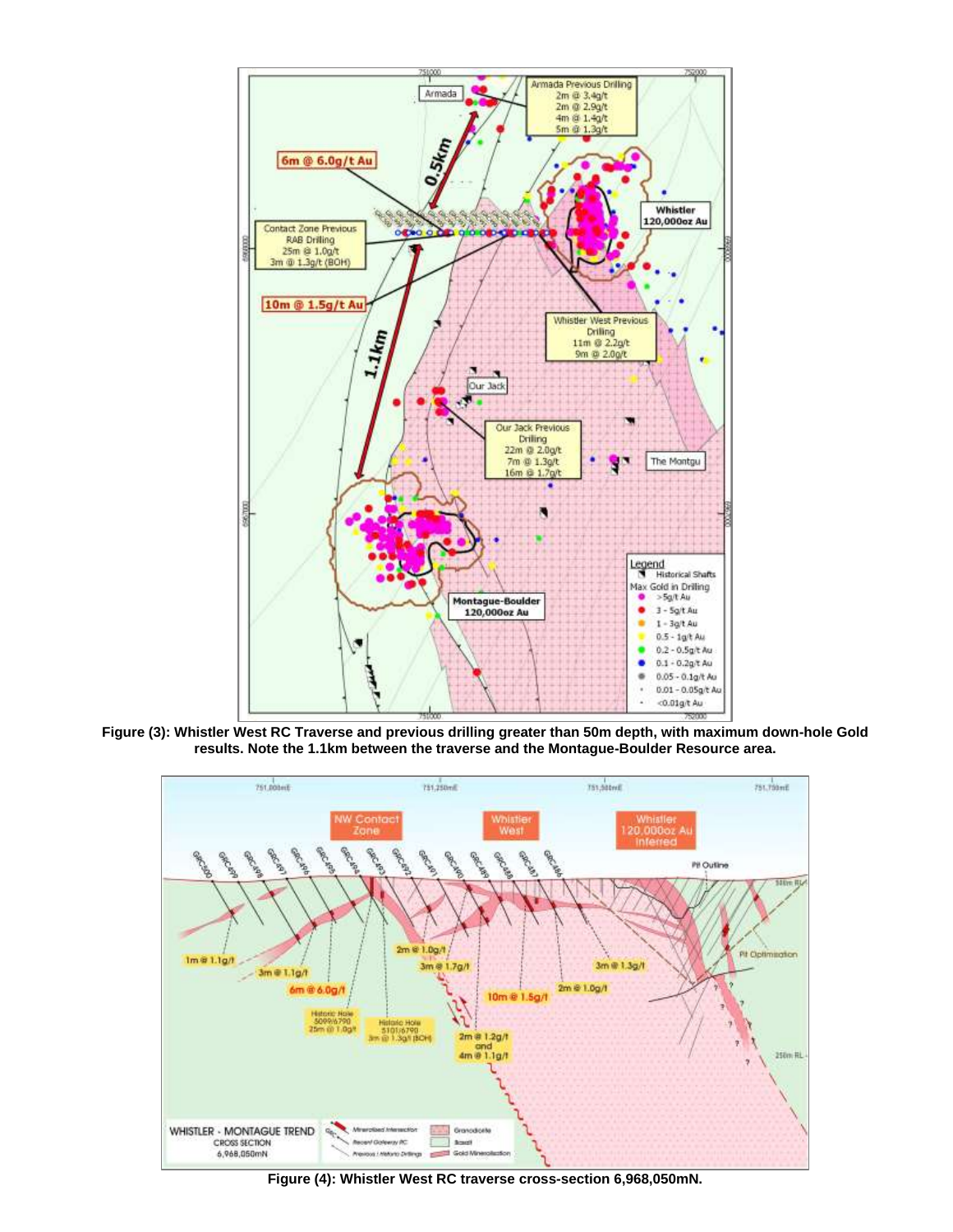#### **Kashmir RC Drilling**

During the Quarter, RC drilling at the Kashmir Prospect intersected significant high-grade gold mineralisation at shallow depths in the first drill campaign conducted at the target. The Kashmir Prospect was identified by Gateway through fine fraction soil sampling, which highlighted a 1.8km long gold-in-soil anomaly along the south-eastern margin of the Montague Dome, directly along strike from Horizon Gold Ltd's (ASX: HRN) Howards gold deposit. This south-eastern margin is significantly under-explored, even though it represents the "mirror-image" position to the highly mineralised north-western margin that hosts the Company's Montague-Boulder and Whistler Mineral Resources.

The program at Kashmir consisted of two sections spaced 1km apart designed to provide an initial reconnaissance test of the geochemical anomaly. A total of nine holes were drilled, spaced 60m apart along section, and were drilled to a nominal target depth of 120m (see Figure 5).

Full results were reported in the ASX release dated 8 September 2020. Significant results returned include:

| $\circ$ GRC520: | 2m @ 7.9g/t Au from 3m   |
|-----------------|--------------------------|
| $\circ$ GRC524: | 1m @ 8.8g/t Au from 59m  |
| $\circ$ GRC522: | 2m @ 1.6g/t Au from 105m |

These results from Kashmir are important in that they confirm the presence of gold-bearing structures within the primary rock on the south-eastern contact of the Montague Dome. No previous exploration has been effective at testing the bedrock on the south-eastern contact within Gateway's tenure.

The widely spaced nature of the two drill traverses completed in this program indicate that they are mineralised over an extensive strike length, with the results in hole GRC520 confirming that they persist to near-surface. The presence of mineralisation on the south-eastern contact has nearly doubled the strike-length of prospective contact of the Montague Dome, when combined with area to the north-west.

Gateway will now embark on additional exploration of this south-eastern contact. Future work will include groundbased geophysical surveys and surface mapping to help narrow down and identify the optimal positions along this extensive 4km strike length of the south-eastern contact zone for increased thickness in the mineralised structures. These optimal positions can then be aggressively tested by further drilling.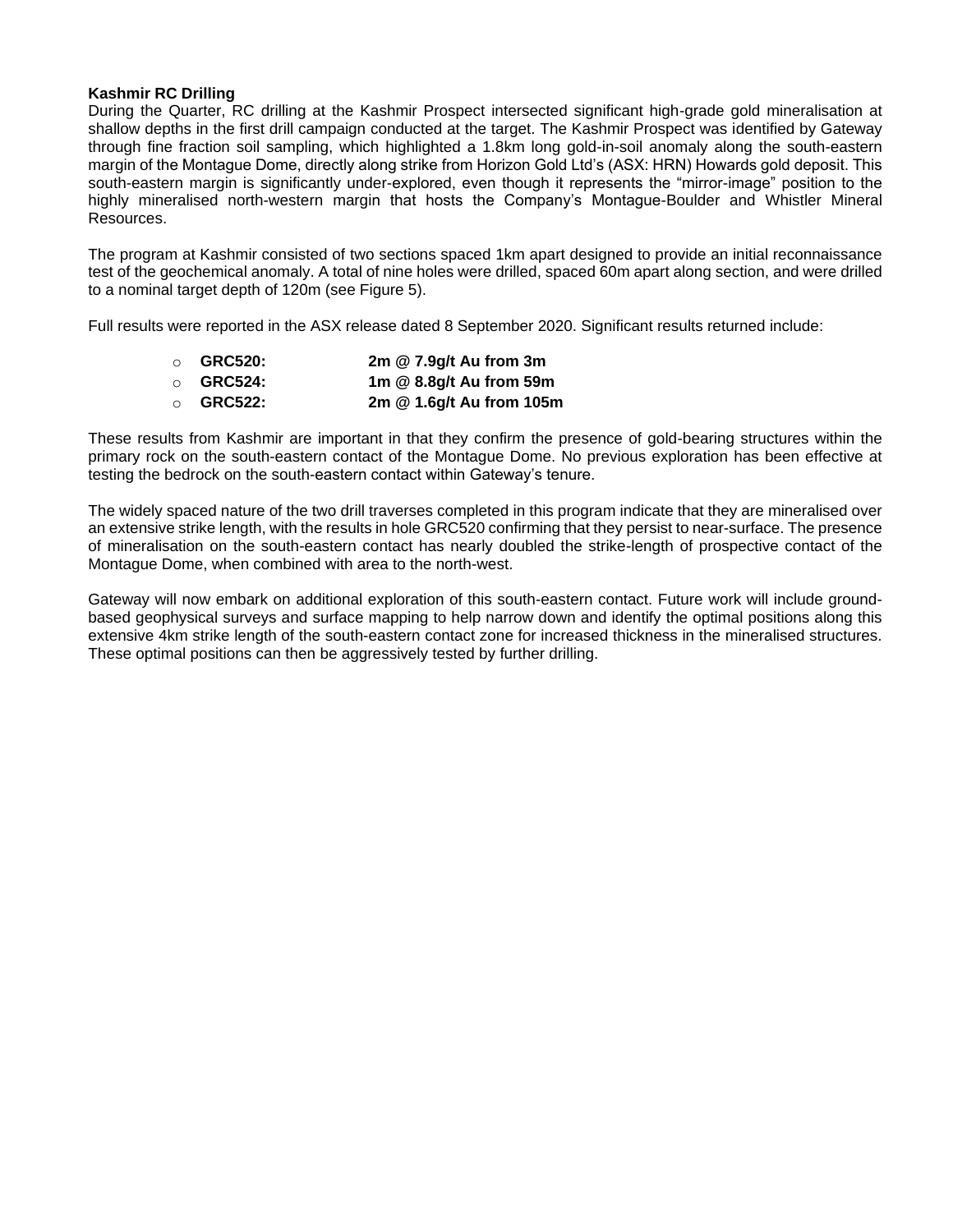

**Figure (5): The recent Gateway Kashmir RC drilling and previous drilling, with maximum down-hole gold results.** 

## **Achilles RC Drilling**

During the Quarter, RC drilling at the Achilles Target area substantially extended the zone of shallow oxide mineralisation, with wide-spaced step-out drilling returning significant results well beyond the previous limits of RC drilling completed by Gateway in late-2019. The Achilles system is focused around a major thrust fault on or near the contact of the granodiorite, which hosts the mineralisation mined in the early-1990s at the small Rosie Open Pit. The Achilles mineralised trend is interpreted to continue within the granodiorite for a further 3.5km south of Rosie, to the southern edge of Gateway's tenure (Figure 6).

Drilling at Achilles consisted of 12 RC holes for a total of 1,218m. The majority of these holes were drilled as nominal 150m spaced RC traverses to provide a first-pass drill test in the approximate 600m gap between Gateway's previous drilling and the NE Caledonian Pit. The drilling successfully intersected significant, shallow oxide gold mineralisation, clearly demonstrating the potential for continuous mineralisation over an approximate 800m strike length between the two historical open pits.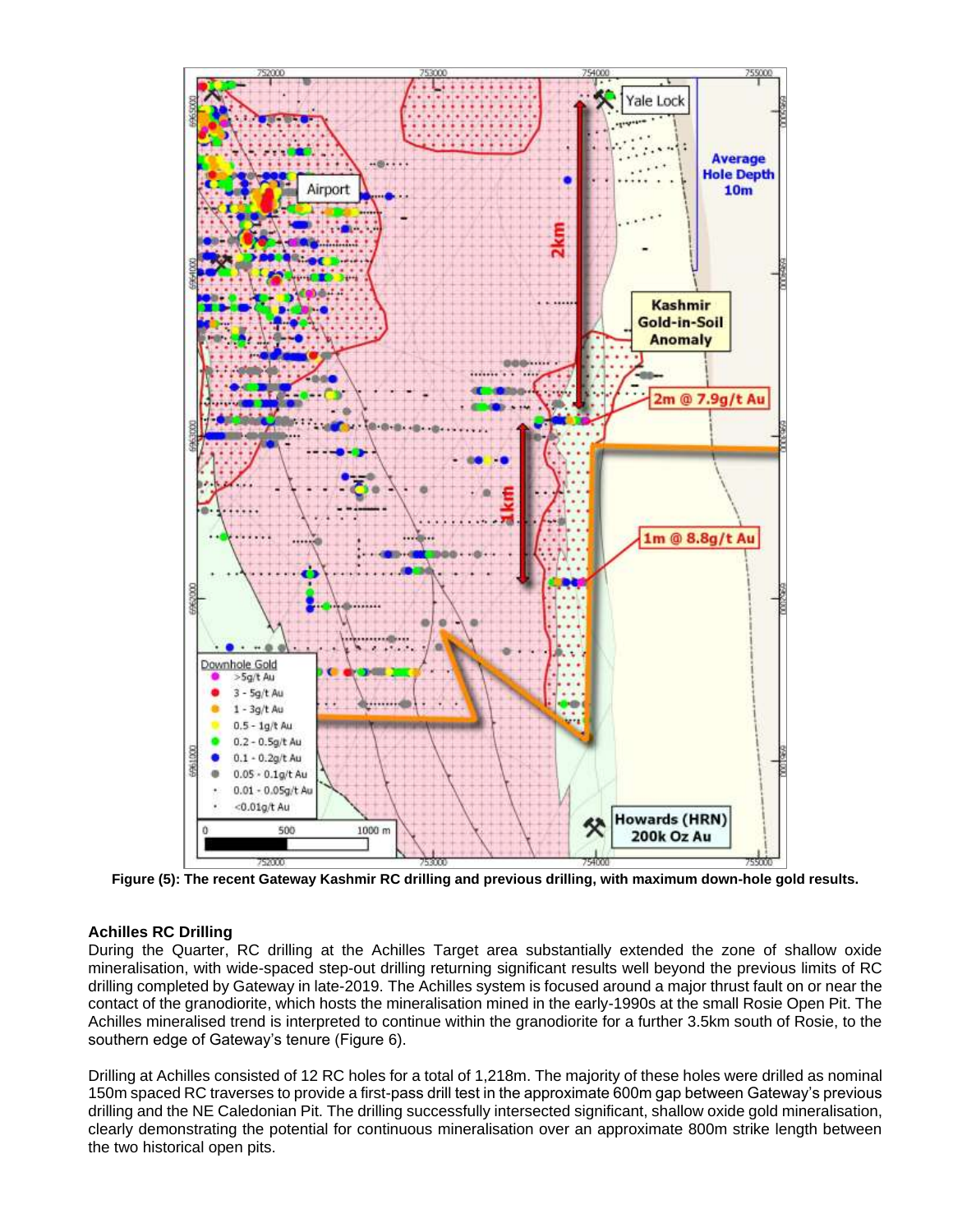Full details of results are reported in the ASX release dated 17 September 2020. Significant results from the program include:

| $\Omega$ | <b>GRC507:</b> | 14m @ 1.0g/t Au from 3m                              |
|----------|----------------|------------------------------------------------------|
|          | <b>GRC508:</b> | 7m @ 2.5g/t Au from 61m                              |
| $\cap$   | <b>GRC501:</b> | 2m @ 1.1g/t Au from 23m, and 4m @ 2.9g/t Au from 64m |
| $\cap$   | <b>GRC503:</b> | 4m @ 1.5g/t Au from 105m                             |
| $\cap$   | <b>GRC510:</b> | 4m @ 1.0g/t Au from 23m                              |
|          | <b>GRC502:</b> | 2m @ 1.2g/t Au from 36m                              |

The mineralisation is located within moderately east-dipping shear zones, which are interpreted to be part of a largescale thrust structure on the margin of the granodiorite that separates it from the western basalt sequence. Mineralisation is hosted predominantly within the granodiorite, in a thrust surface sub-parallel to the contact, as well as an interpreted steeper splay (see Figure 7).

The mineralisation at Achilles between the historical Rosie and NE Caledonian Open Pits has never been mined historically and is largely hosted within the oxide zone. The success of RC drilling along this trend, beneath previous ineffective historical RAB drilling, has highlighted the potential to delineate significant oxide gold mineralisation close to the Company's existing Mineral Resources in the north-western contact zone of the Montague Dome, the 120,000oz Inferred Resources each at Whistler and Montague-Boulder.

This near-surface mineralised trend has been successfully traced for over 600m north of the Rosie open pit (see Figure 6). The trend is still open for a further 200m to the previously mined Caledonian NE pit. These results will be utilised in planning future systematic drilling in order to continue to trace mineralisation north toward the Caledonian NE pit. Initial testing of the Achilles trend south of the Rosie pit has been completed by a systematic air-core drilling program (see below), with future programs planned to continue testing the structure south to the tenement boundary.



**Figure (6): Montague Dome prospect location diagram with maximum gold in drilling, greater than 50m deep.**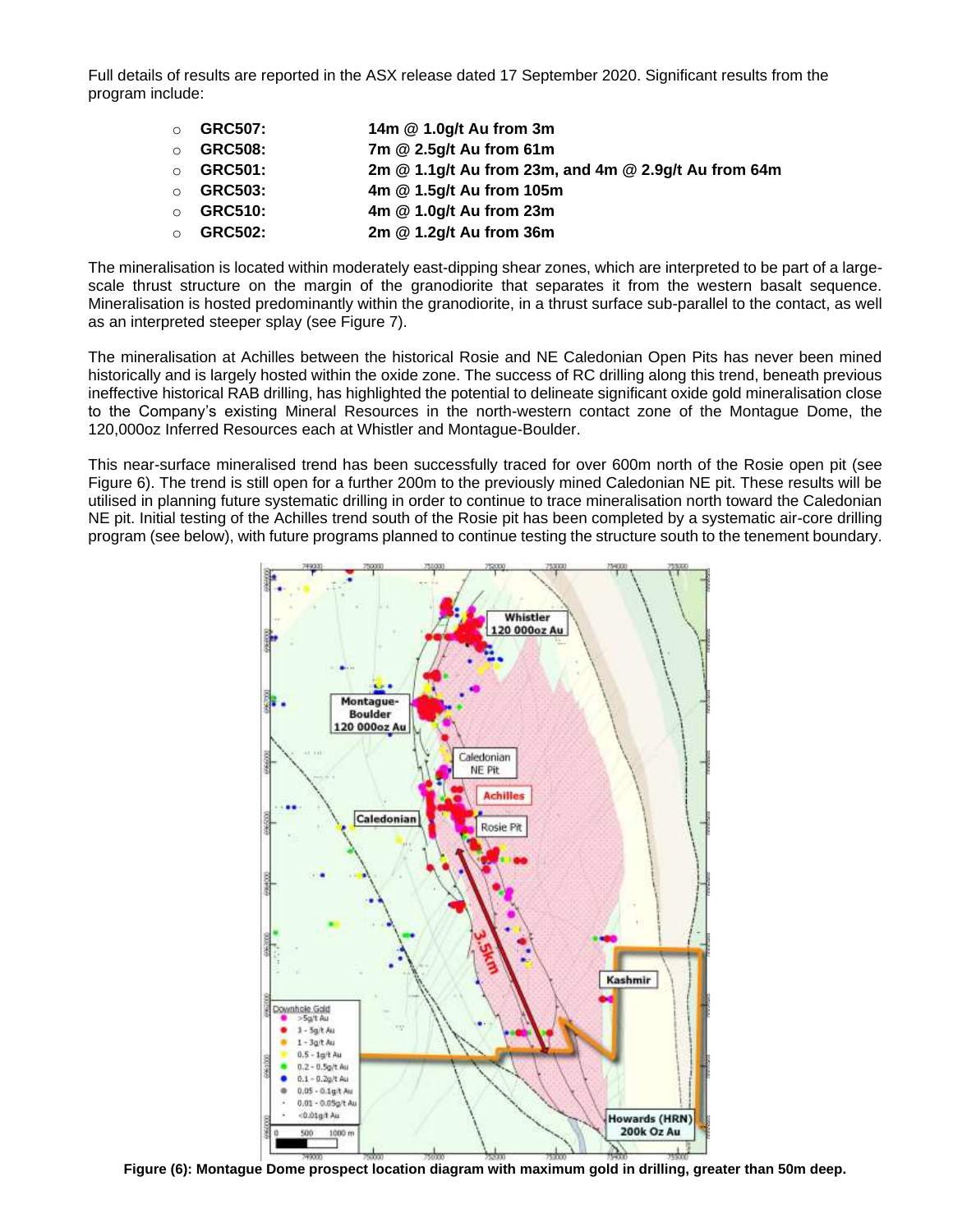

**Figure (7): Achilles target area, RC drill section 6,965,400mN with significant**

## **Montague In-fill RC Drilling**

During the Quarter, Gateway completed a limited program of RC in-fill drilling targeting a number of high-grade domains within the Montague-Boulder Resource. The drilling was designed to test the continuity of a number of highgrade mineralised domains that have previously been defined by relatively wide-spaced drilling within the Montague-Boulder Inferred Resource (1.7 million tonnes @ 2.18g/t for 120,000oz of contained gold).

Recent analysis of structural data has defined a strong north-west plunge trend of the gold mineralisation and highlighted the potential for strong continuity of the high-grade gold domains within the broader mineralised shear zone. Drilling within these high-grade domains prior to this program was relatively wide-spaced (40x40m and 40x20m), resulting in a significant opportunity to upgrade and expand these positions with additional drilling. As a result, two holes for 264m were drilled into two selected targets to test this interpretation.

Full details of the drilling is included in the ASX release dated 24 September 2020. Both holes intersected high-grade mineralisation as targeted:

| $\circ$ GRC525: | 8m @ 5.2g/t Au from 124m (including 4m @ 9.0g/t Au) |
|-----------------|-----------------------------------------------------|
| $\circ$ GRC526: | 4m @ 16.0g/t Au from 69m                            |

The confirmation of the north-west plunge control now presents an excellent opportunity to test these high-grade domain corridors up-plunge and down-plunge in multiple positions, and to target similar trends along strike to the north and south. Drill testing of the Montague-Boulder Resource remains relatively shallow with the deepest intersection currently only 175m below surface. Additionally, the moderate dip of the mineralisation within the shear zone means that any ounce per vertical metre calculation will be relatively high. Gateway now plans to complete a program of in-fill and extensional drilling at Montague-Boulder as part of its upcoming RC drilling campaign, with a view to upgrading the existing Inferred Mineral Resource.

## **Gidgee Project Expansion**

During the Quarter, Gateway announced the execution of a strategic earn-in agreement with Golden Mile Resources Ltd (ASX: G88) (G88), increasing the footprint of the Gidgee Gold Project to over 1,000km<sup>2</sup> (see Figure 8). The two tenements comprising the G88 ground cover an area of approximately 400km<sup>2</sup> spanning the western side of the Gum Creek Greenstone Belt. A ~30km long major gold-bearing structural corridor (termed the "Woodley Domain") has been defined through the project, and represents the third major identified gold trend within the belt.

Exploration on the Woodley Domain by previous explorers (including Gateway between 1996 and 2006) has highlighted significant geochemical gold anomalies, which have only been followed up by rudimentary drilling. Several outstanding, shallow historical drilling intercepts include: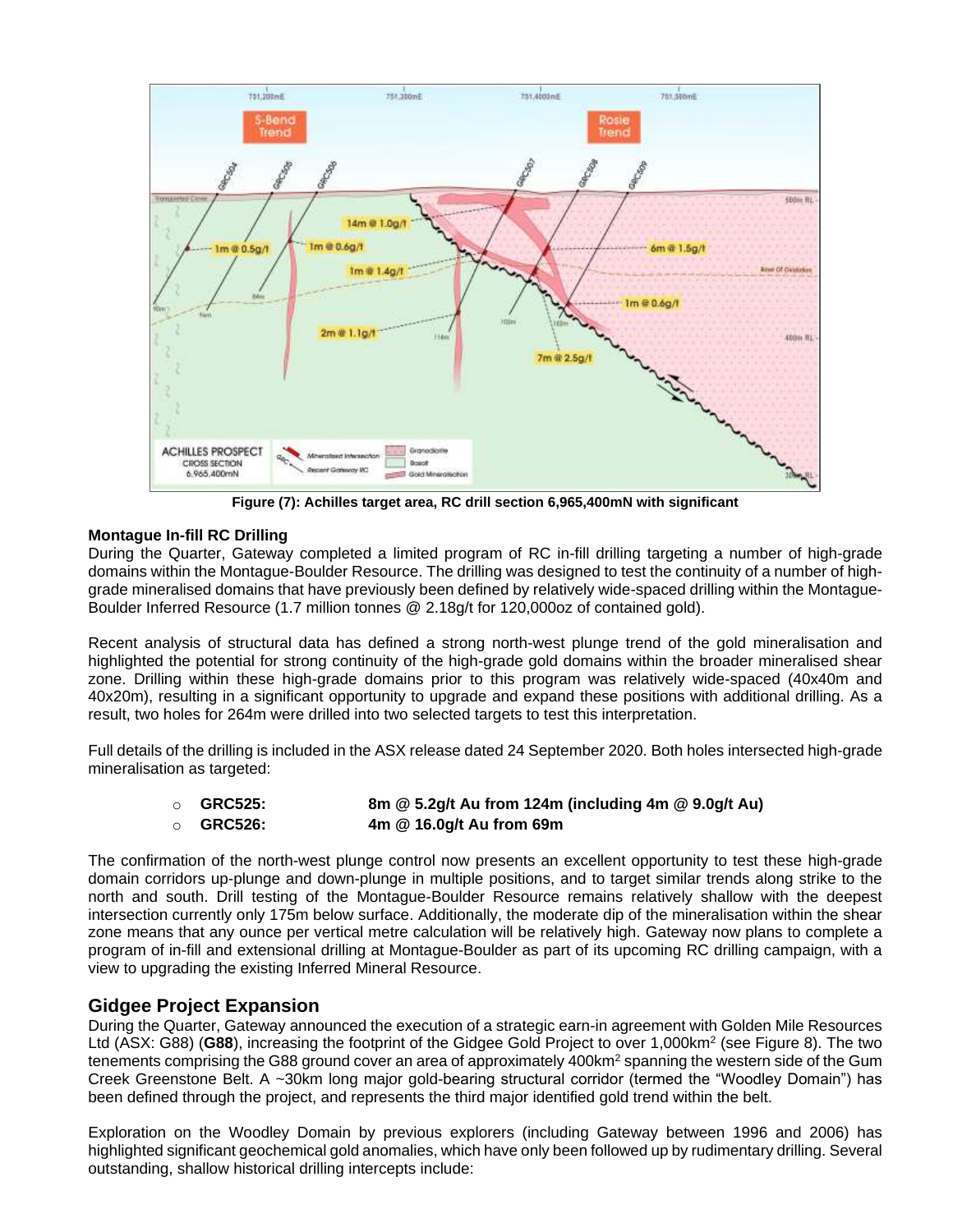- o **40m @ 3.0g/t Au from surface (Arimco RAB hole 3840/1656 – whole-hole composite)**
- o **20m @ 2.5g/t Au from surface (Arimco RAB hole 3760/1624 – whole-hole composite)**
- o **24m @ 3.3g/t from surface (Arimco RAB hole 3660/1880 – whole-hole composite)**
- o **11m @ 4.5g/t Au from 58m (Arimco RAB hole 3660/1472)**
- o **20m @ 1.3g/t Au from surface (Arimco RAB hole 3720/1548 – whole-hole composite)**
- o **22m @ 2.3g/t Au from 61m (Gateway RAB hole GRB660)**

These drill intercepts remain largely open with little to no follow-up work. Gateway intends to leverage off its understanding of the geology and controls on mineralisation within the belt to follow up on this historical work and systematically test the potential of this third major structural corridor.

The Earn-In Agreement consists of a three stage earn-in for Gateway to ultimately achieve 80% equity in exploration licenses E57/1039 and E57/1040 (**Tenements**) on the following terms:

- 12-month, non-withdrawal period with a minimum of \$210,000 exploration expenditure (**Non-Withdrawal Period**);
- Exploration expenditure of a further \$420,000 over 2 years following the Non-Withdrawal Period to earn 51% interest in the Tenements (**First Earn-In Period**);
- Exploration expenditure of a further \$500,000 over 2 years following the First Earn-In Period to earn a further 29% interest in the Tenements; and
- Golden Mile's interest in the Tenements to be free-carried interest to a decision to mine, at which point they can elect to contribute or dilute to a 0.5% NSR.

Gateway's obligations under the Earn-In Agreement are conditional on Golden Mile having obtained appropriate exemptions pursuant to the *Mining Act 1978* (WA) and satisfactory to Gateway (in its absolute discretion) in relation any expenditure conditions of the Tenements for the 2019 and 2020 expenditure years.



**Figure (8): Gidgee Project Exploration Target Summary Plan with new Farm-in tenements**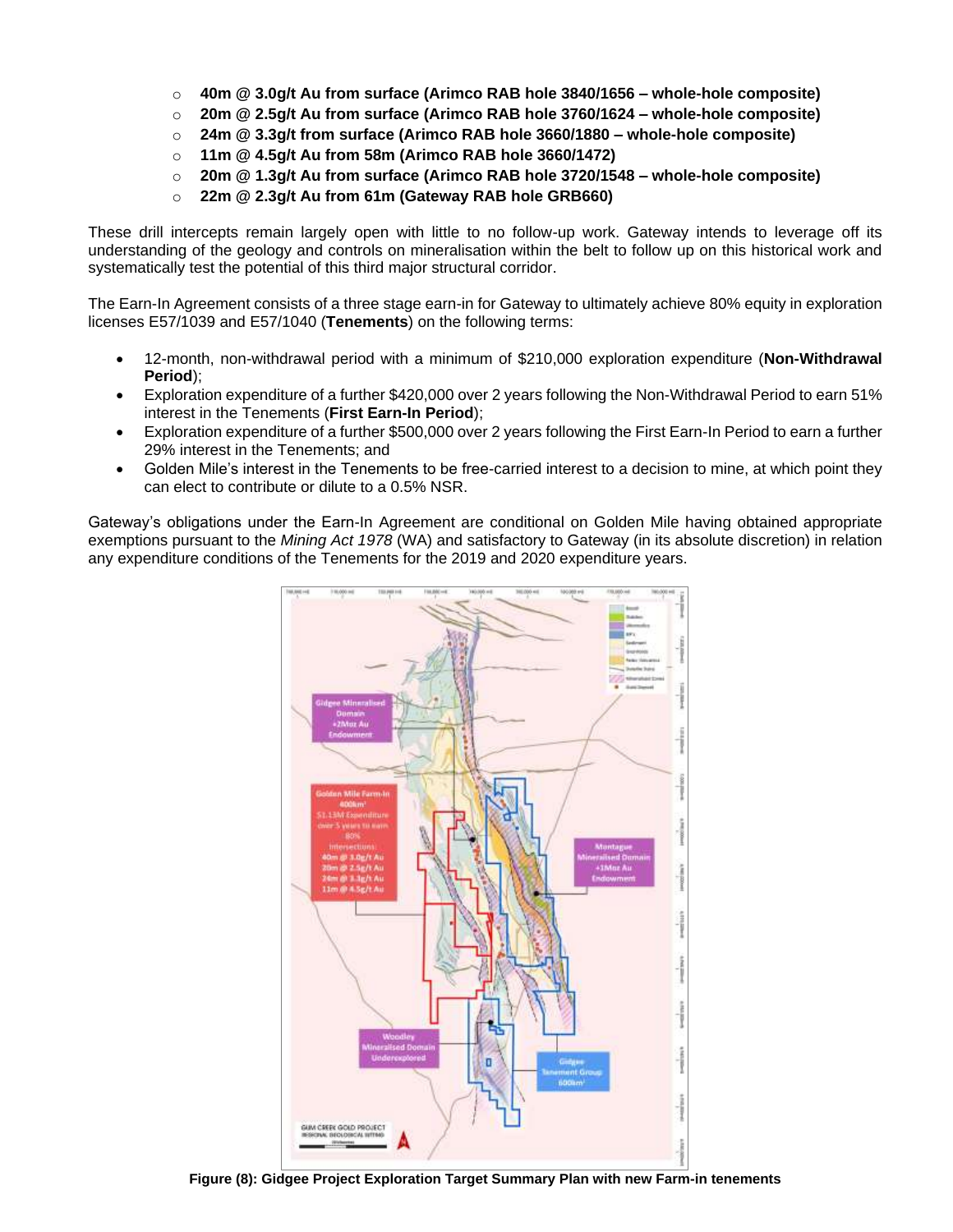## **REGIONAL PROJECTS**

During the Quarter, the Company undertook a major rationalisation of its remaining 100% owned Regional Projects. As well as the divestment of the Sylvania Project detailed below, the Company surrendered its remaining tenements at Cunyu (E51/1762), Edna May (E77/2290 – still pending as at the end of Quarter) and Thadoona (E51/1863). These actions will allow the Company to completely focus its resources and capital on exploration of the Gidgee Gold Project, whilst retaining indirect exposure to the Edjudina and Southern Cross Projects (DiscovEx Resources Ltd) and Bryah Basin Project (Auris Minerals Ltd) through a free-carried non-controlling interest.

## **Sylvania Project – Divestment**

As reported to the ASX on 28 July 2020, during the Quarter the Company announced the successful divestment of the Sylvania Project to Lighthouse Resources Holdings Pty Ltd (Lighthouse). As consideration for acquiring a 100% ownership interest in the Tenements, Lighthouse will provide to Gateway the following consideration:

- \$150,000 in Lighthouse shares, comprising 7,500,000 fully paid ordinary shares at an issue price of \$0.02 per Share; and
- The grant of a 1.5% gross revenue royalty over the Tenements.

At completion, Gateway will hold an interest of approximately 25% in Lighthouse.

Lighthouse has assembled a significant portfolio of projects on the margin of the Archean Sylvania Inlier near Newman, WA. The area is highly prospective for base metals, as demonstrated by the advanced Prairie Downs Zinc-Lead Deposit, and for large-scale gold systems similar to the nearby 2Moz Karlawinda Gold Project.

## **TENEMENTS**

During the Quarter, the following changes to the Company's tenements occurred.

| <b>Changes in</b><br><b>Tenements</b> | <b>Tenement reference</b><br>and location                               | <b>Nature of</b><br><b>Interest</b>  | <b>Interest</b><br>prior to<br>change | <b>Interest</b><br>following<br>change |
|---------------------------------------|-------------------------------------------------------------------------|--------------------------------------|---------------------------------------|----------------------------------------|
| Interest in mining<br>tenements sold  | E52/3365<br>(Sylvania)<br>E52/3366<br>$\blacksquare$<br>(Sylvania)      | Legal and<br>beneficial<br>ownership | $-100\%$<br>$-100\%$                  | $-0\%$<br>- 0%                         |
| Mining tenements<br>surrendered       | E51/1762<br>(Cunyu)<br>E51/1863<br>(Thadoona)<br>E77/2290<br>(Edna May) | Legal and<br>beneficial<br>ownership | $-100%$<br>$-100%$<br>$-100%$         | - 0%<br>- 0%<br>- 0%                   |
| Mining tenements<br>granted           | E57/1147<br>(Gidgee)                                                    | Legal and<br>beneficial<br>ownership | $-0\%$                                | $-100%$                                |

A list of the Company's full tenement holdings held at the end of the Quarter are detailed in Appendix 1.

## **CORPORATE**

#### **Cash Position and Expenditure**

As at 30 September 2020, the Company had cash reserves of \$8.335 million.

Exploration expenditure during the quarter comprised of \$1.062 million. This expenditure was in relation to mining and exploration activities conducted at the Company's flagship Gidgee Gold Project located in Western Australia. As set out in the Company's March Quarter Appendix 5B, payments to related parties consisted of remuneration paid to executive and non-executive directors of \$60 thousand, and payments to director related entities for professional services (Accounting, Legal and Insurance) of \$63 thousand and for the provision of geological consultancy services of \$191 thousand.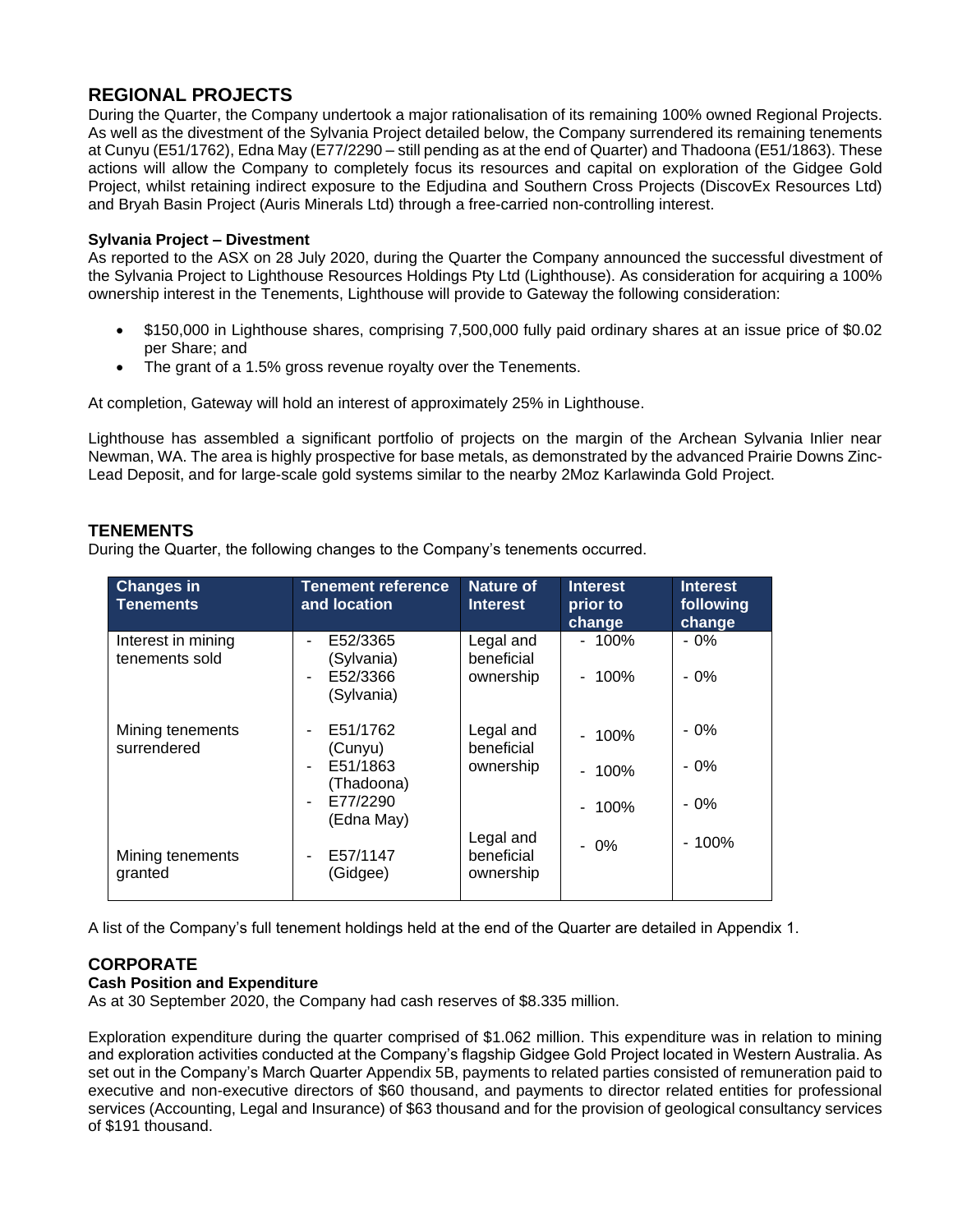## **Capital Raising**

During the Quarter on 14 July 2020, the Company announced it successfully completed a capital raising of A\$7 million (before costs) (**Placement**) to institutional, professional and sophisticated investors.

The Placement, which comprised the issue of 437,500,000 shares at an issue price of \$0.016 per share, was overwhelmingly supported by existing and new investors including, subject to shareholder approval, the Company's Directors.

The Placement saw further support from the Company's largest shareholder, Mr Kerry Harmanis, who subscribed for A\$1.0 million of the Placement. The issue of shares to Mr Harmanis will be subject to shareholder approval under Tranche 2 as detailed further below.

During the Quarter, the Company also launched a Share Purchase Plan (**SPP**). Under the SPP eligible shareholders with the opportunity to apply for up to \$30,000 worth of fully-paid ordinary shares in Gateway at \$0.016 per share to raise \$2 million. In light of the overwhelming support received from shareholders and the \$2 million amount being surpassed, the Company elected to the close the SPP early. The Company advised that it would scale back valid applications equally on a pro rata basis in accordance with the terms of the SPP offer.

The funds raised under the SPP and the Placement will underpin the next major phase of drilling and exploration at the Company's flagship 100%-owned Gidgee Gold Project in Western Australia.

#### **Corporate Announcements**

On 30 July 2020, the Company released its Quarterly Activities and Cashflow Report for the period quarter ending 30 June 2020.

On 24 August 2020, the Company released an investor presentation for its Extraordinary General meeting held on 24 August 2020.

On 30 September 2020, the Company released its Annual Report and Appendix 4G for the full year ending 30 June 2020.

#### **Share Capital**

### Issue of Placement Shares

During the Quarter, the Company issued 437,500,000 shares at an issue price of \$0.016 per share pursuant to the Placement.

#### Issue of SPP Shares

During the Quarter, the Company issued 125,000,000 shares at an issue price of \$0.016 per share pursuant to the SPP.

#### Issue of Lead Manager Options

During the Quarter, the Company issued 10,000,000 options (each with an exercise price of \$0.024 per option and expiring on 26 August 2023) to Canaccord Genuity (Australia) Limited as part of its engagement as Lead Manager for the Placement.

The Company's current capital structure is as follows:

| <b>Number</b> | <b>Class</b>                                                                     |
|---------------|----------------------------------------------------------------------------------|
| 1,902,116,036 | <b>Fully Paid Ordinary Shares</b>                                                |
| 10,000,000    | GML Unquoted Options exercisable at \$0.024, expiry 26 August 2023               |
| 2,000,000     | GML Unquoted Options exercisable at \$0.03, expiry 12 November 2022              |
| 2,000,000     | GML Unquoted Options exercisable at \$0.03, expiry 12 November 2022              |
| 3,000,000     | GML Unquoted Options exercisable at \$0.035, expiry 12 November 2022             |
| 3,000,000     | GML Unquoted Options exercisable at \$0.04, expiry 12 November 2022              |
| 6,666,667     | GML Unquoted Options, exercisable at \$0.017, expiry 28 February 2022            |
| 6,666,667     | GML Unquoted Options, exercisable at \$0.018, expiry 28 February 2022            |
| 6,666,666     | GML Unquoted Options, exercisable at \$0.02, expiry 28 February 2022             |
| 2,833,331     | GML Unquoted Options which will vest on 19 December 2020, with an exercise price |
|               | of \$0.03 per option and expiring on 19 June 2023.                               |
| 1,500,000     | GML Unquoted Options which will vest on the date the Company announces an        |
|               | audited JORC Compliant Indicated resource of 400,000 ounces or greater of gold   |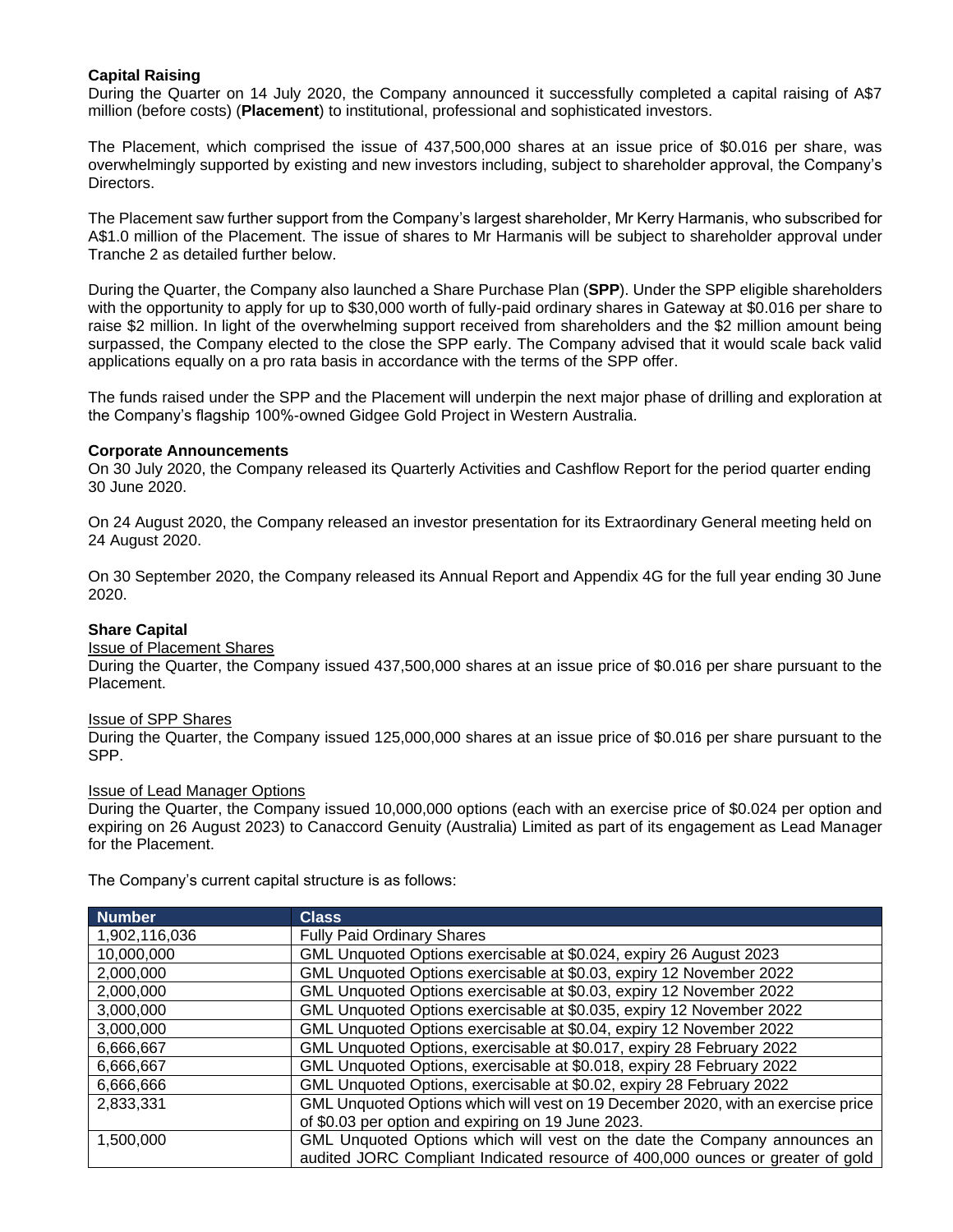|           | (Resource), with an exercise price of \$0.035 per option and expiring on 19 June<br>2023.                                                                                                                                   |
|-----------|-----------------------------------------------------------------------------------------------------------------------------------------------------------------------------------------------------------------------------|
| 1.500.000 | GML Unquoted Options which will vest the date the Company finalises and delivers<br>a scoping study and financial model based on the Resource, with an exercise price<br>of \$0.04 per option and expiring on 19 June 2023. |
| 1,833,332 | GML Unquoted Options which will vest on 19 June 2021, with an exercise price of<br>\$0.035 per option and expiring on 19 June 2023.                                                                                         |
| 1,833,337 | GML Unquoted Options which will vest on 19 December 2021, with an exercise price<br>of \$0.04 per option and expiring on 19 June 2023.                                                                                      |

This released has been authorised by:

Peter Langworthy Managing Director

#### *For and on behalf of GATEWAY MINING LIMITED*

#### **Competent Person Statement**

The information in this announcement that relates to Exploration Results and Mineral Resources has been extracted from various Gateway ASX announcements and are available to view on the Company's website at [www.gatewaymining.com.au](http://www.gatewaymining.com.au/) or through the ASX website at [www.asx.com.au](http://www.asx.com.au/) (using ticker code "GML")

The Company confirms that it is not aware of any new information or data that materially affects the information included in the original market announcement. The company confirms that the form and context in which the Competent Person's findings are presented have not been materially modified from the original market announcement.

<u>Investors</u><br> **Peter Langworthy** Micholas Read **Peter Langworthy Managing Director 6 8 8 8 8 8 8 8 8 8 8 8 8 9 8 8 8 9 8 8 9 8 8 9 8 8 9 8 8 9 8 8 9 8 8 9 8 8 9 8 8 9 8 8 9 8 8 9 8 8 9 8 8 9 8 8 9 8 8 9 8 8 9 8 8 9 8 8 9 8 8 9 8 8 9 8 8 9 8 8 9 8 8 9 8 8 9 8 8 9 8 8 9 8 8 9 8 9 8 9 8 9** T: 02 8316 3998 **or Kar Chua Company Secretary T: 02 8316 3998**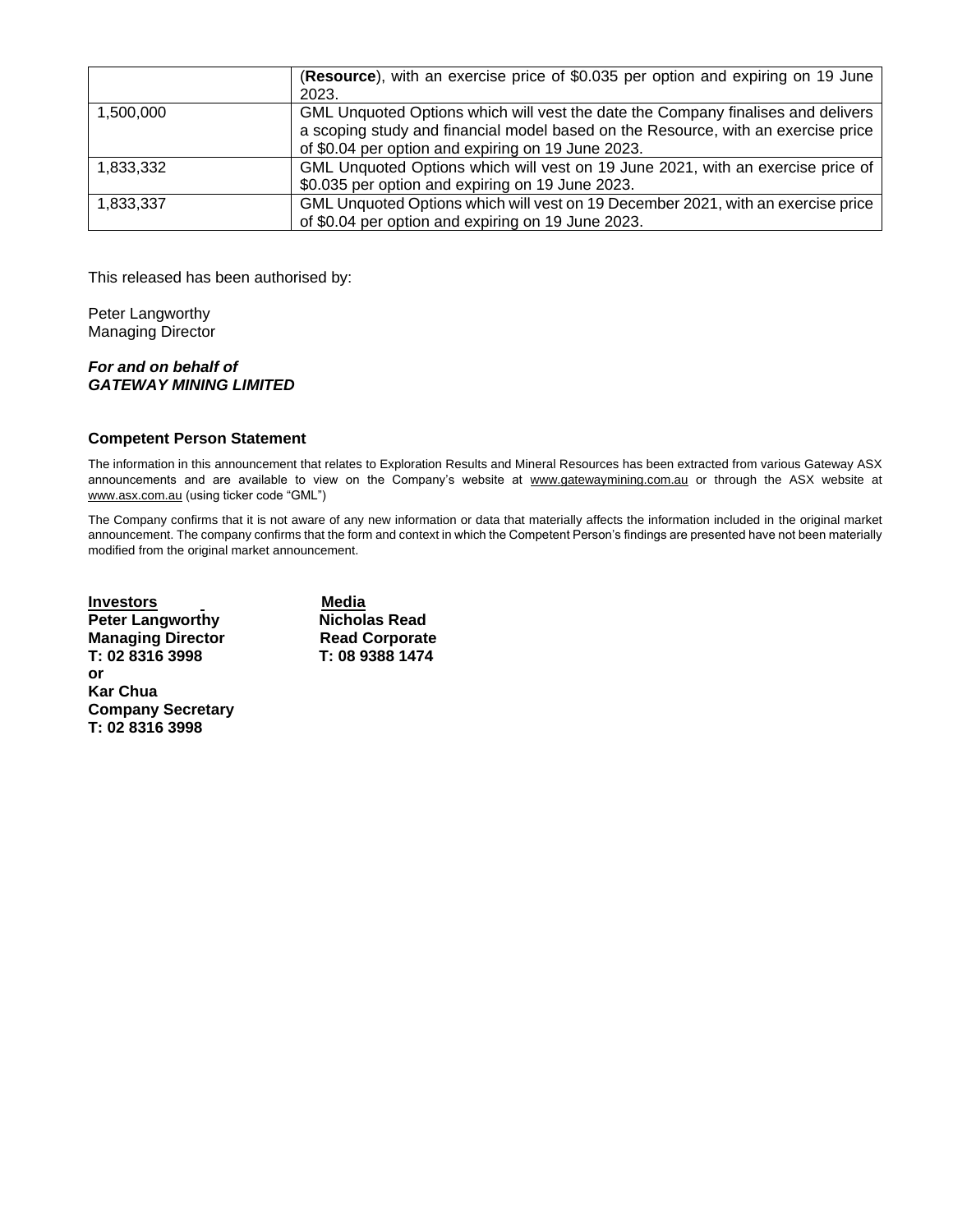## **APPENDIX (1): GATEWAY MINING LIMITED CONSOLIDATED TENEMENT HOLDINGS**

| Project         | <b>Tenement</b> | Owner                                                        |
|-----------------|-----------------|--------------------------------------------------------------|
| <b>EDNA MAY</b> | E77/2290        | Gateway Projects Pty Ltd                                     |
| <b>GIDGEE</b>   | E53/2108        | <b>Gateway Mining Ltd</b>                                    |
| <b>GIDGEE</b>   | E57/1039        | Golden Mile Resources Ltd,<br>Gateway Mining Ltd Earning 80% |
| <b>GIDGEE</b>   | E57/1040        | Golden Mile Resources Ltd,<br>Gateway Mining Ltd Earning 80% |
| <b>GIDGEE</b>   | E57/1057        | Gateway Projects Pty Ltd                                     |
| <b>GIDGEE</b>   | E57/1060        | Gateway Mining Ltd 80%,<br>Element 25 Ltd 20%                |
| <b>GIDGEE</b>   | E57/1067        | <b>Gateway Projects Pty Ltd</b>                              |
| <b>GIDGEE</b>   | E57/1144        | Gateway Mining Ltd                                           |
| <b>GIDGEE</b>   | E57/1145        | Gateway Mining Ltd                                           |
| <b>GIDGEE</b>   | E57/1147        | <b>Gateway Mining Ltd</b>                                    |
| <b>GIDGEE</b>   | P57/1407        | Gateway Projects Pty Ltd                                     |
| <b>GIDGEE</b>   | P57/1409        | Gateway Projects Pty Ltd                                     |
| <b>GIDGEE</b>   | P57/1410        | Gateway Projects Pty Ltd                                     |
| <b>GIDGEE</b>   | P57/1411        | Gateway Projects Pty Ltd                                     |
| <b>GIDGEE</b>   | P57/1412        | Gateway Projects Pty Ltd                                     |
| <b>GIDGEE</b>   | P57/1413        | Gateway Projects Pty Ltd                                     |
| <b>GIDGEE</b>   | P57/1449        | Gateway Mining Ltd                                           |
| <b>GIDGEE</b>   | P57/1455        | Gateway Mining Ltd                                           |
| <b>GIDGEE</b>   | P57/1456        | Gateway Mining Ltd                                           |
| <b>GIDGEE</b>   | P57/1457        | Gateway Mining Ltd                                           |
| <b>GIDGEE</b>   | P57/1458        | Gateway Mining Ltd                                           |
| <b>GIDGEE</b>   | P57/1459        | Gateway Mining Ltd                                           |
| <b>GIDGEE</b>   | P57/1460        | Gateway Mining Ltd                                           |
| <b>GIDGEE</b>   | P57/1461        | Gateway Mining Ltd                                           |
| <b>GIDGEE</b>   | P57/1494        | Gateway Mining Ltd                                           |
| <b>GIDGEE</b>   | P57/1495        | Gateway Mining Ltd                                           |
| <b>GIDGEE</b>   | P57/1496        | Gateway Mining Ltd                                           |
| <b>KALUWIRI</b> | P57/1475        | Gateway Mining Ltd                                           |
| <b>KALUWIRI</b> | P57/1476        | <b>Gateway Mining Ltd</b>                                    |
| <b>MONTAGUE</b> | E57/0405        | <b>Gateway Mining Ltd</b>                                    |
| <b>MONTAGUE</b> | E57/0417        | Gateway Mining Ltd                                           |
| <b>MONTAGUE</b> | E57/0687        | <b>Gateway Mining Ltd</b>                                    |
| <b>MONTAGUE</b> | E57/0688        | Gateway Mining Ltd                                           |
| <b>MONTAGUE</b> | E57/0793        | Gateway Mining Ltd 75%,<br>Estuary Resources Pty Ltd 25%     |
| <b>MONTAGUE</b> | E57/0807        | Gateway Mining Ltd                                           |
| <b>MONTAGUE</b> | E57/0823        | Gateway Mining Ltd                                           |
| <b>MONTAGUE</b> | E57/0824        | Gateway Mining Ltd                                           |
| <b>MONTAGUE</b> | E57/0874        | <b>Gateway Mining Ltd</b>                                    |
| <b>MONTAGUE</b> | E57/0875        | <b>Gateway Mining Ltd</b>                                    |
| <b>MONTAGUE</b> | E57/0876        | Gateway Mining Ltd                                           |